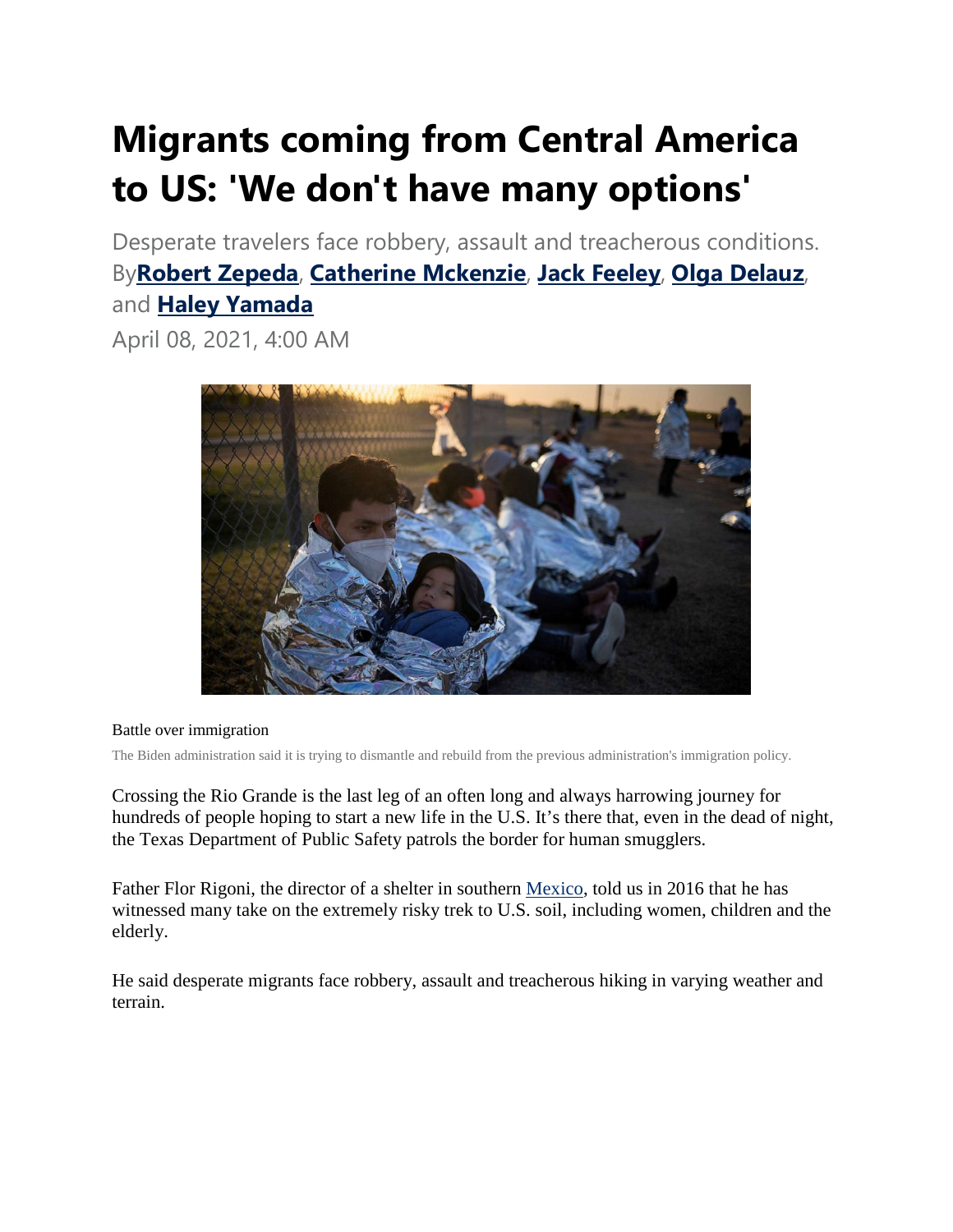

Minors are housed inside a pod at the Donna Department of Homeland Security holding facility, the main detention center for unaccompanied children in the Rio Grande Valley r...Show more Dario Lopez-mills/AP, FILE

As of February, [nearly 100,000 people were being held](https://www.cbp.gov/newsroom/stats/southwest-land-border-encounters) at U.S.-Mexico border facilities, according to the U.S. Border Patrol. There was a 28.8% increase of migrants between January and February alone.

Early into his new administration, President Joe Biden took swift action to reverse several [immigration](https://abcnews.go.com/alerts/immigration) policies of the Trump era. While the new White House has come under fire for pulling back hard-line restrictions before it was fully prepared to handle the surge of migrants, some remain in place, [ABC News has reported.](https://abcnews.go.com/Politics/1st-news-media-allowed-inside-overcrowded-migrant-facility/story?id=76768789)

As a result of intensifying pressure from the U.S. to secure the border, the Mexican and Central American governments have cracked down on people trying to make their way to the U.S. Thousands hope to avoid Mexican authorities by traveling different ways to get up north, including crossing the Usumacinta River along the Guatemala-Mexico border.

In order to cross the river undetected, thousands pay local human traffickers, who are often affiliated with the cartels, to ferry them across, according to locals in the area.

Those with money hire local smugglers known as coyotes, who can provide resources like cars, while poorer people often ride atop freight trains.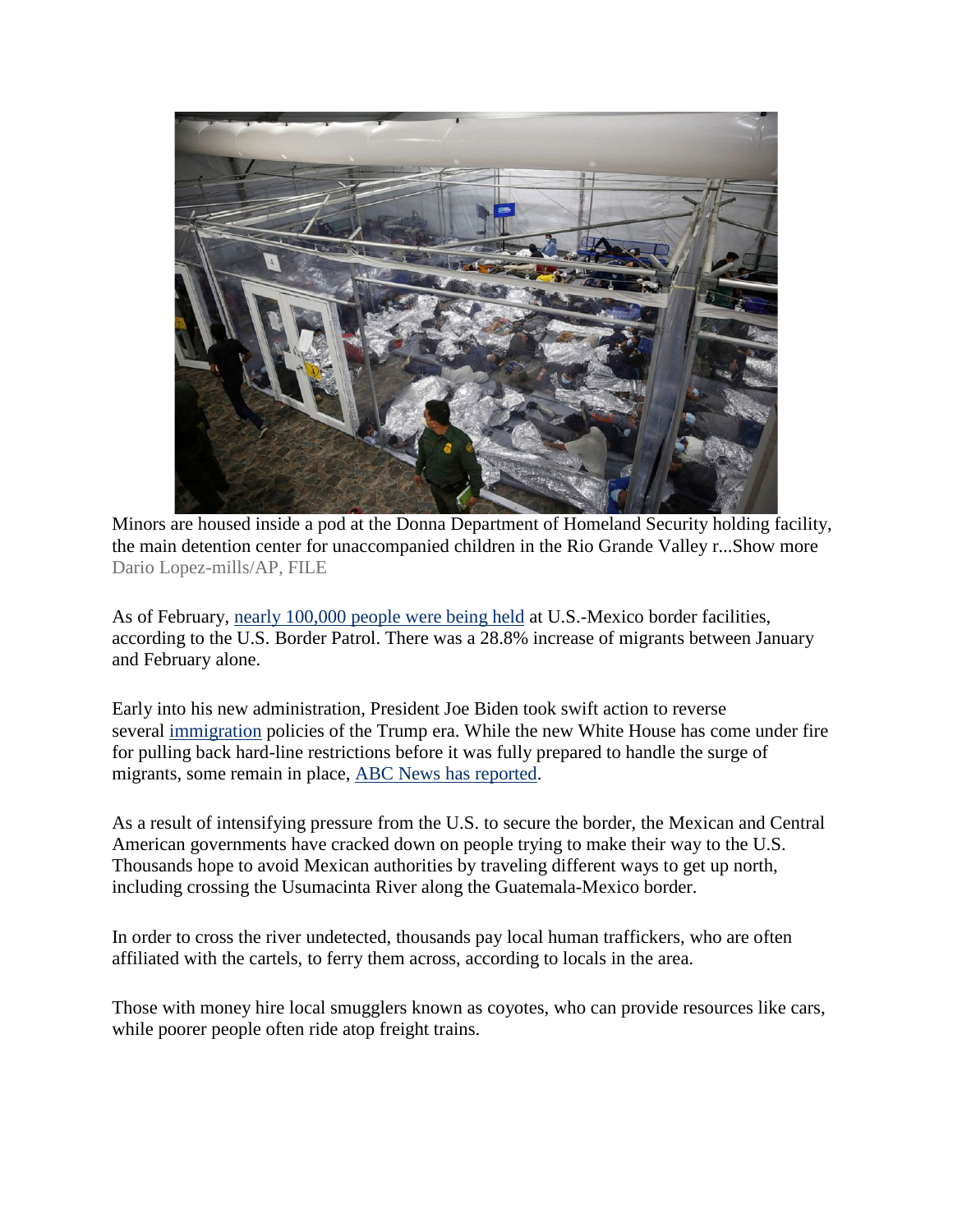

Francisco, 34, an asylum seeking migrant from Honduras, cradles his nine-month-old daughter Megan from the early morning cold and wind, as they await for transport to a pro...Show more Adrees Latif/Reuters

One train, known as "La Bestia" or the Beast Train, is infamous for the many people hurt or killed while trying to board its moving freight cars.

Not only are trains hard to board, but organized crime and local gang members often take advantage of migrants, according to Adam Isacson, the director for defense oversight for the Washington Office on Latin America, an advocacy group. Many of these poor migrants face robbery and assault.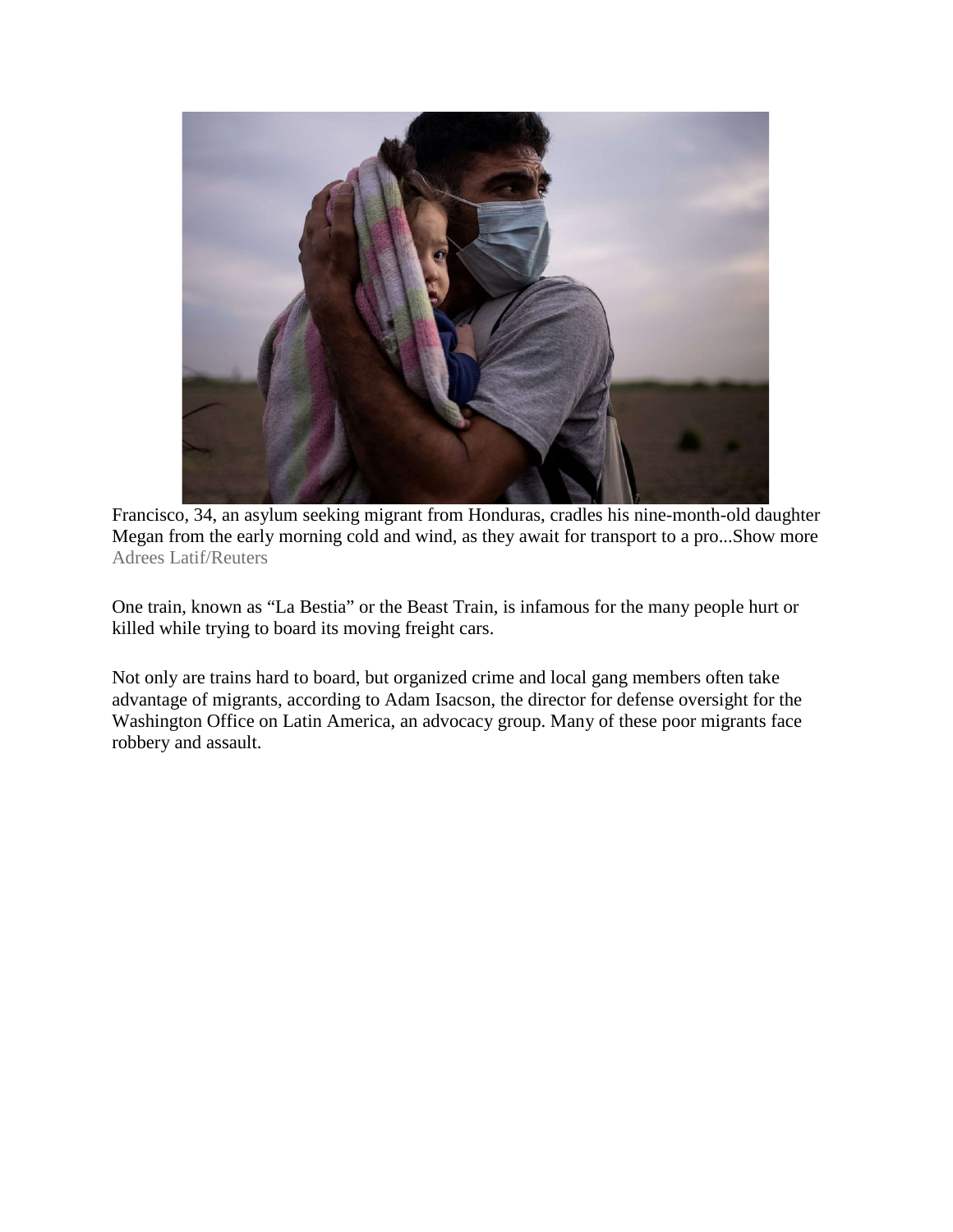

US Border Patrol agents take asylum seekers into custody near the US-Mexico Border on March 23, 2021, in McAllen, Texas. John Moore/Getty Images

"Organized crime and local gangs and thugs have gotten pretty good at trying to squeeze whatever money they can get from the people who board these trains," Isacson said. "People who don't pay a fee to these gangs get thrown off the trains."

Some, like children, don't make it all the way and turn around. Two boys were on their way to the U.S. but decided to return to their home country of Honduras. They told ABC News that since heading back, they have been walking for five days straight.

"We wanted to go to the United States, but now I just want to go home and be with my family who need me, and I need them," one boy said in Spanish. "Immigration officials are not helping us because we are underage."